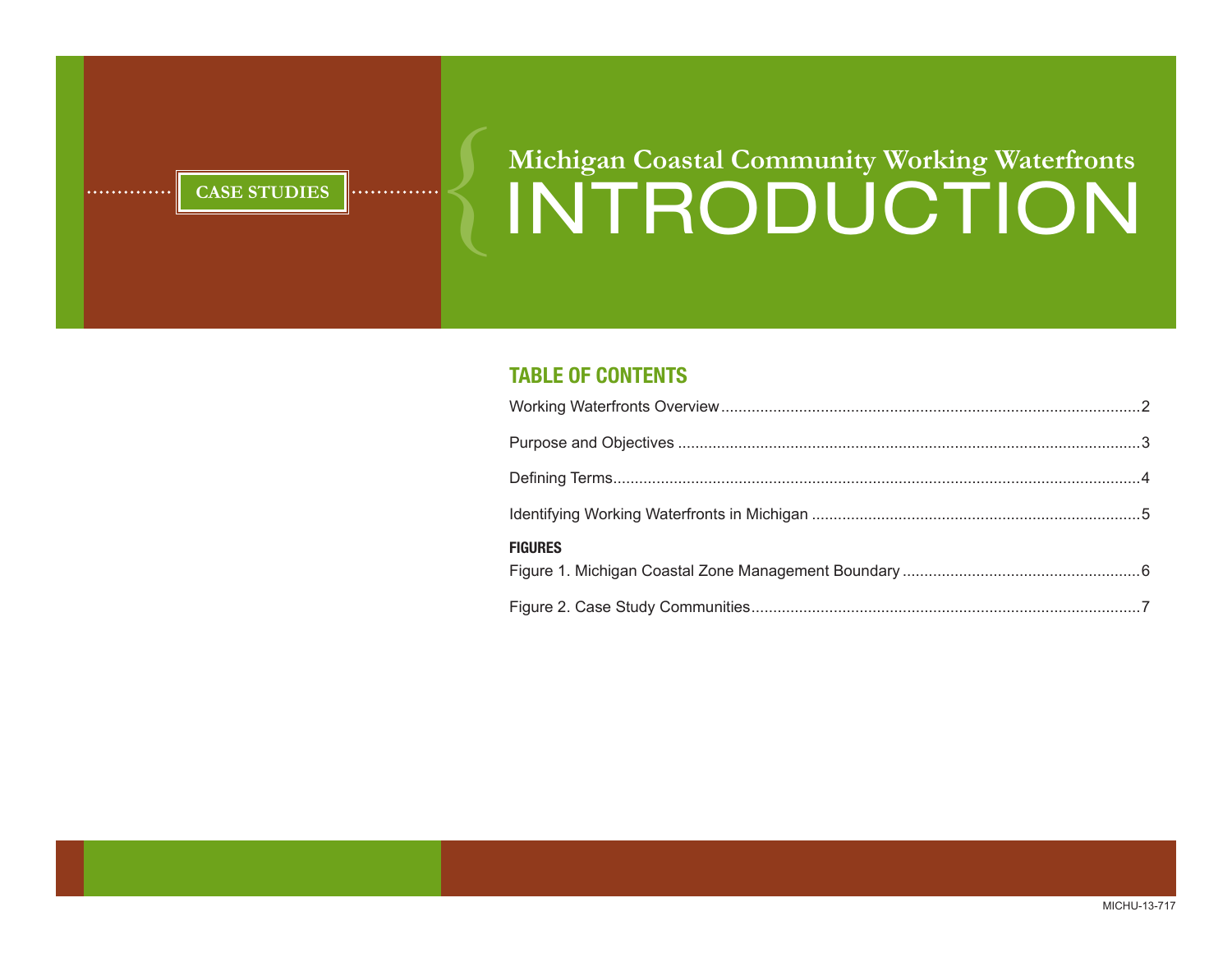### WORKING WATERFRONTS OVERVIEW

Working waterfronts are coastal areas that support water-dependent uses while also providing for a mix of support industries, public access and other uses that benefit from the presence of the waterfront.

Working waterfronts are an essential element of one of Michigan's greatest assets: its 3,288 mile Great Lakes coastline. From supporting commercial fisheries to enabling waterborne commerce and trade, providing access for recreational boating or a walk along a riverfront boardwalk, working waterfronts have significant cultural and economic value and are inextricably linked to the history and identity of a community.

Vibrant working waterfronts create vibrant communities. For example, a dock that provides access for fishing and charter boats also attracts visitors, provides opportunities for recreation and social gathering along the waterfront and connects the public with natural resources.

While essential to the livelihood of charter and commercial businesses, this infrastructure also fosters a sense of place that contributes to quality of life in a community. This attracts people, new talent and opportunities for economic development.

The economic impact of ocean-and Great Lakesrelated economic activity is significant. Nationally, ocean- and Great Lakes-related economic activity directly accounted for 130,855 businesses. These businesses employed 2.4 million employees, produced \$217.78 billion, and contributed to 3.41 percent of total GDP and 4.85 percent of total employment in 2008.(1)

The decline of working waterfronts and waterways over the last decade has generated growing national attention around the need to preserve them. Nationally, working waterfronts are subject to a number of demographic, economic, environmental, regulatory and technological drivers of change. While population is increasing in most coastal areas around the country, the population of the Great Lakes Region and Michigan in particular has declined or experienced very little population growth since 2000.

The rising costs of coastal property and increases in real estate taxes is another national trend that affects the continued viability of working waterfronts.

In the Great Lakes, aging harbor infrastructure, cost of infrastructure maintenance, and dredging are a major threat to accessing water resources. Environmental conditions such as lake levels, climate change, and storm events influence harbor draft and expose infrastructure, placing added stress on water-dependent uses. Regulations for waterfront development, discharge of dredged material and clean up of contaminated sites, and management of the coastal zone, bottomlands and fisheries, for example, impact waterfront use and activity. Finally, technological advances in offshore renewable energy production are an increasing driver of change to working waterfronts.(2)

#### **Challenges**

The challenges that Michigan's working waterfronts face are similar to those encountered along the Atlantic and Pacific coasts. Maintaining public access, coping with low lake levels and inadequate harbor dredging and transforming former industry-dominated waterfronts to a more balanced, recreational-industrial coastal landscapes are among the challenges Michigan's working waterfronts currently face.

In this series of case studies, we explore working waterfronts found along Michigan's Great Lakes coasts.

(1) Hodges, A., Stevens, T., Rahmani, M, and Swett, R. (2013) The Sustainable Working Waterfronts Toolkit, Economic Analysis of Working Waterfronts in the United States. Retrieved from http://www. wateraccessus.com/toolkit.html

(2) Urban Harbors Institute (2013) The Sustainable Working Waterfronts Toolkit, History, Status, and Future Trends of Working Waterfronts. Retrieved from http://www.wateraccessus.com/toolkit.html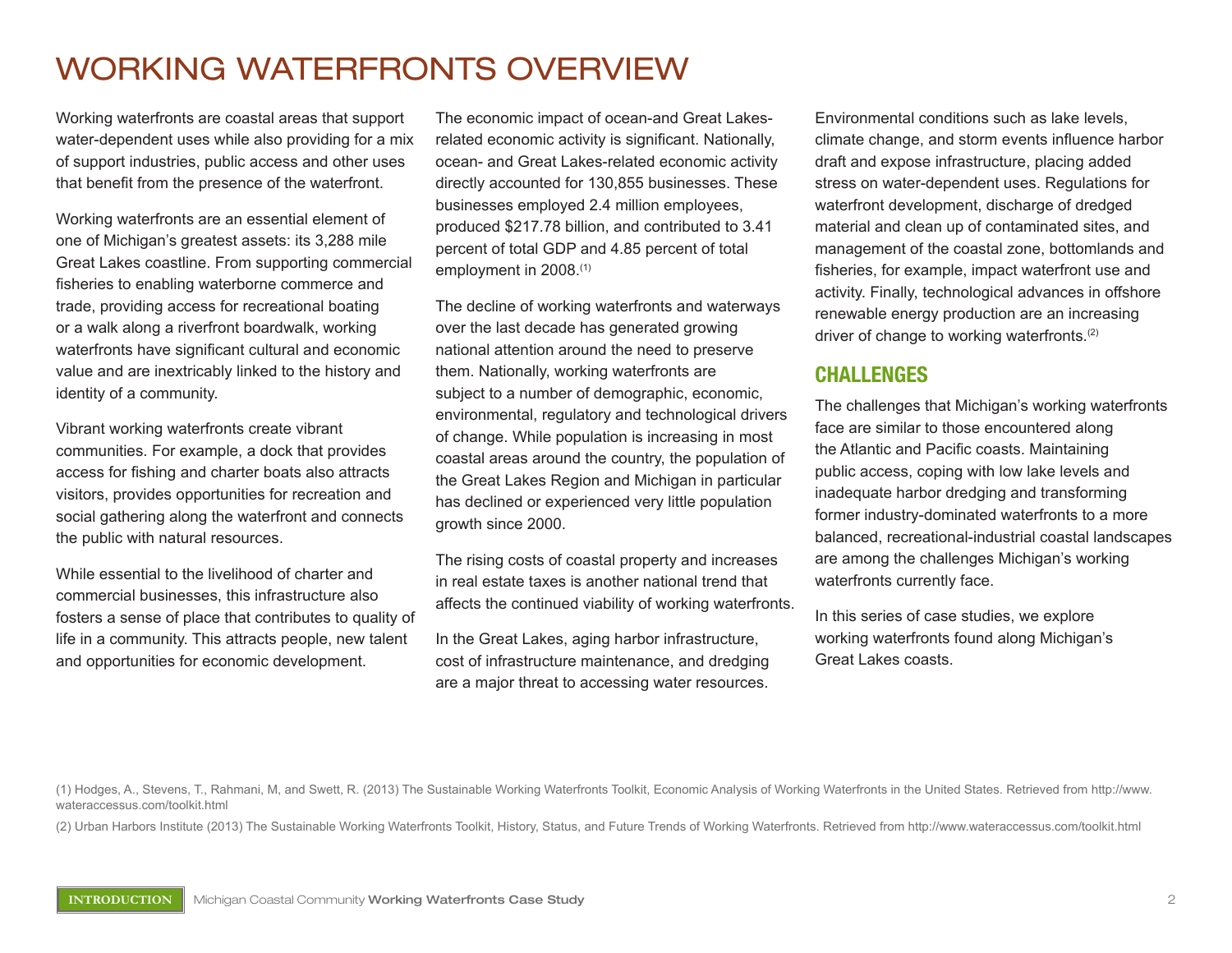### PURPOSE & OBJECTIVES

The purpose of this case study investigation is to gain an understanding of what uses occupy coastal land, how communities are supporting and planning for their working waterfronts, and to increase awareness of the importance of planning for and protecting water-dependent uses and public access.

Objectives:

- **If Identify common and unique challenges across communities with diverse working waterfronts.**
- Serve as an informational and educational resource for community leaders and resource managers.
- **n** Convey the importance of working waterfronts to the local economy, culture and quality of life.
- Conduct a geographic inventory of water-related uses.
- Estimate current percent of coastal land use occupied by water-dependent uses.
- **n** Compile transferable best practices, strategies and tools for maintaining working waterfronts.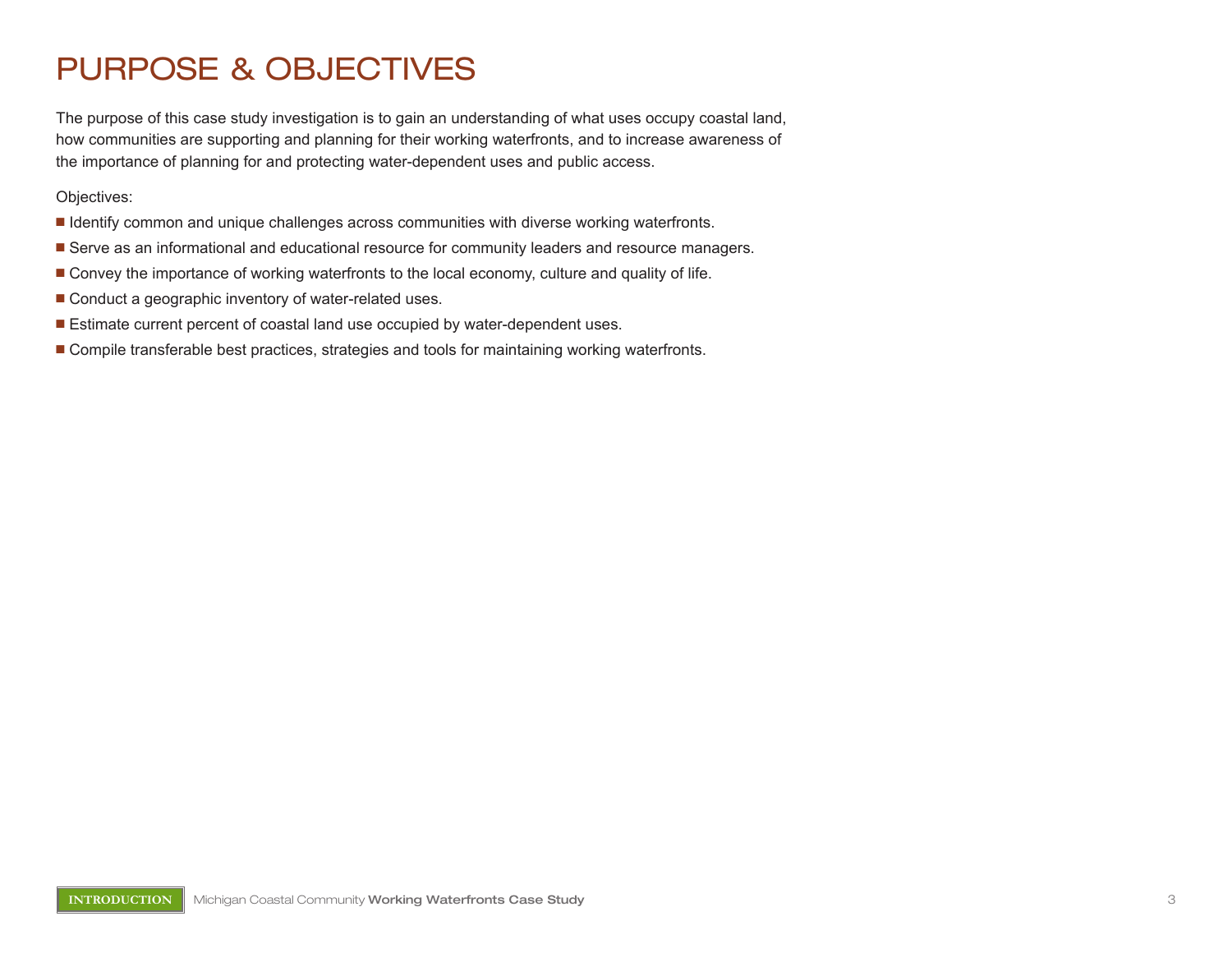### Defining Terms

The terms below are defined as follows for the purpose of these case studies:

**Coastal Community:** City, township or village located all or partially within the Michigan Coastal Zone Management Boundary.

**Non-Water-Dependent Use:** A use or activity that does not require adjacency to the waterfront nor provide added value to the public because of the location. For example: residential home, law firm office.

**Public Access (Site):** Publicly owned site or facility that provides or is capable of providing access for water-dependent uses or passive use of the waterfront. For the purpose of the parcel inventory, public access includes parks, beaches and boat launches.

**State of Michigan Coastal Zone Management (CZM) Boundary:** Federally approved (1978) boundary that generally extends 1000 feet inland from the Great Lakes shoreline and up drowned river mouths.

**Water-Dependent Use:** An industry, business or activity that requires waterfront access or adjacency to the waterfront to be viable. For example: recreational marina, commercial or industrial port, boat service.

- **Nater-Dependent Use-Industry: Industrial use located within 1000 feet of** navigable water that utilizes water and/or shipping. Ex: paper manufacturing plant.
- **Nater-Dependent Use-Utility:** Utility located within 1000 feet of navigable water that utilizes water. For example: wastewater treatment plant.

**Water-Enhanced Use:** A use whose waterfront location adds to public value and use of water's edge but does not require adjacency to the waterfront. For the purpose of the parcel inventory these uses include hotels, inns, motels and restaurants located within 1000 feet of navigable water.

**Water-Related Use:** A business or use that supports water-dependent uses and requires proximity to the waterfront but does not require immediate adjacency to the waterfront. For example: bait and tackle supplies, winter boat storage, kayak sales.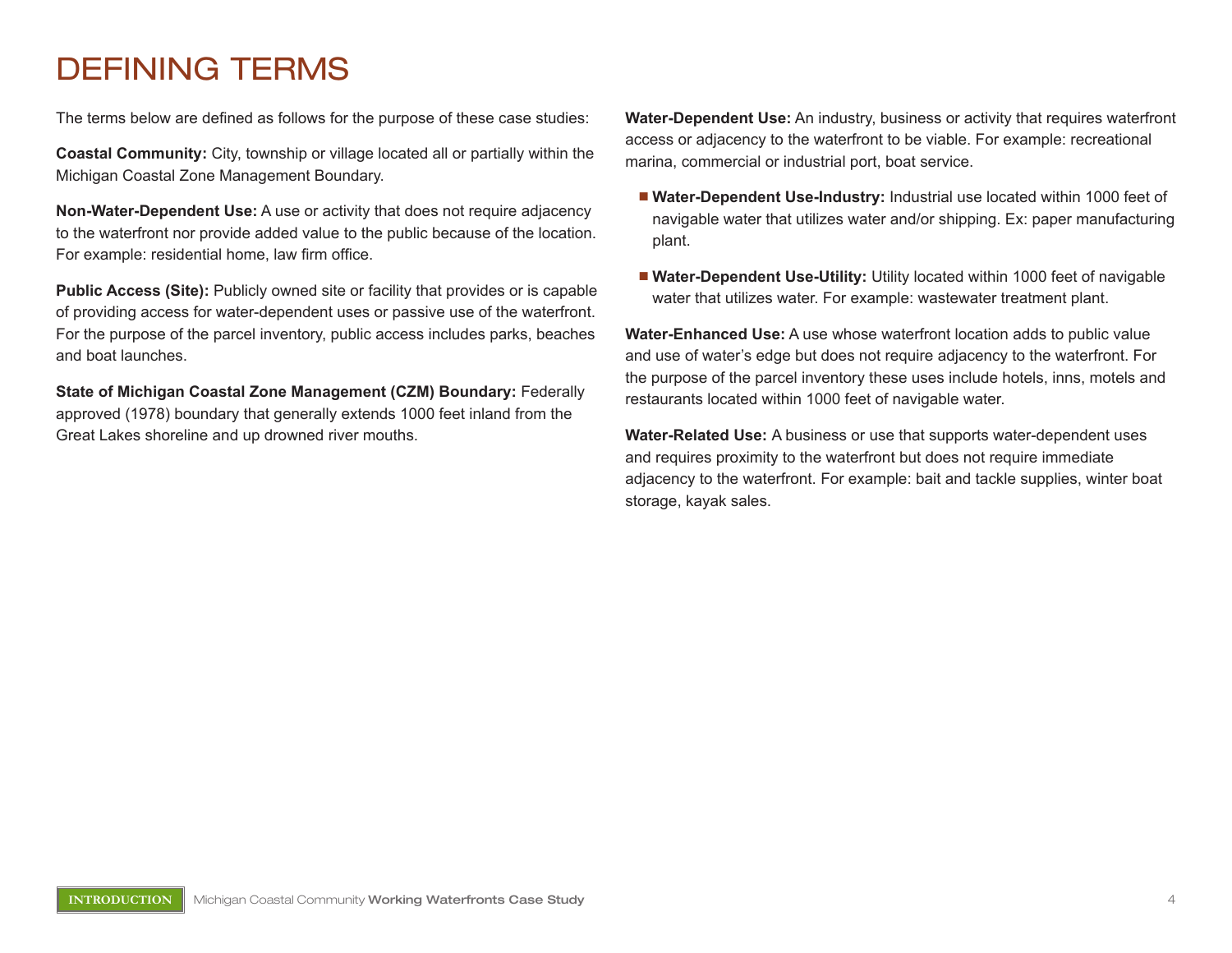## Identifying Working Waterfronts

#### **Working waterfront communities**

Coastal communities with a downtown or community center adjacent to the waterfront with a marina, port or federally authorized harbor were identified as working waterfront communities. Approximately 100 of the 250 minor civil divisions (MCDs) or county subdivisions (cities and townships in Michigan) that are adjacent to the Great Lakes met these criteria.

#### **Challenges and limitations of identifying working waterfronts in Michigan:**

- $\blacksquare$  Length of shoreline in Michigan (3,288 miles).
- 250 cities and townships (MCDs) and 30 villages adjacent to the Great Lakes.
- 320 cities and townships (MCDs) and 30 villages within or partially within the CZM boundary.
- $\blacksquare$  No official definition of what constitutes a working waterfront.
- **n** Incomplete data on the number and location of ports and marinas in the state.
- Lack of adequate, publicly available economic data at the community level to identify working waterfronts using an economic approach where communities in which the percent of the economy (number of businesses, employees, GDP or income) is attributable to Great Lakes-related activity is over a certain threshold are considered working waterfronts.

#### **Case Study Selection**

#### **Eleven case study communities were selected based on the following factors:**

- Geographic representation of four Great Lakes and Upper and Lower peninsulas.
- **n** Range of type(s) of harbors (recreational, commercial, industrial, cargo).
- $\blacksquare$  Diversity of size of land area, population and density of population.
- Type(s) of adjacent bodies of water (Great Lake, river mouth, inland lake).
- $\blacksquare$  Diversity of challenges and level of waterfront planning.
- Input from Coastal Zone Management Program and Sea Grant staff.

#### These communities include:

| Alpena     | Marquette | Port Huron       |
|------------|-----------|------------------|
| Charlevoix | Monroe    | Saugatuck        |
| Manistee   | Muskegon  | Sault Ste. Marie |
| Manistique | Ontonagon |                  |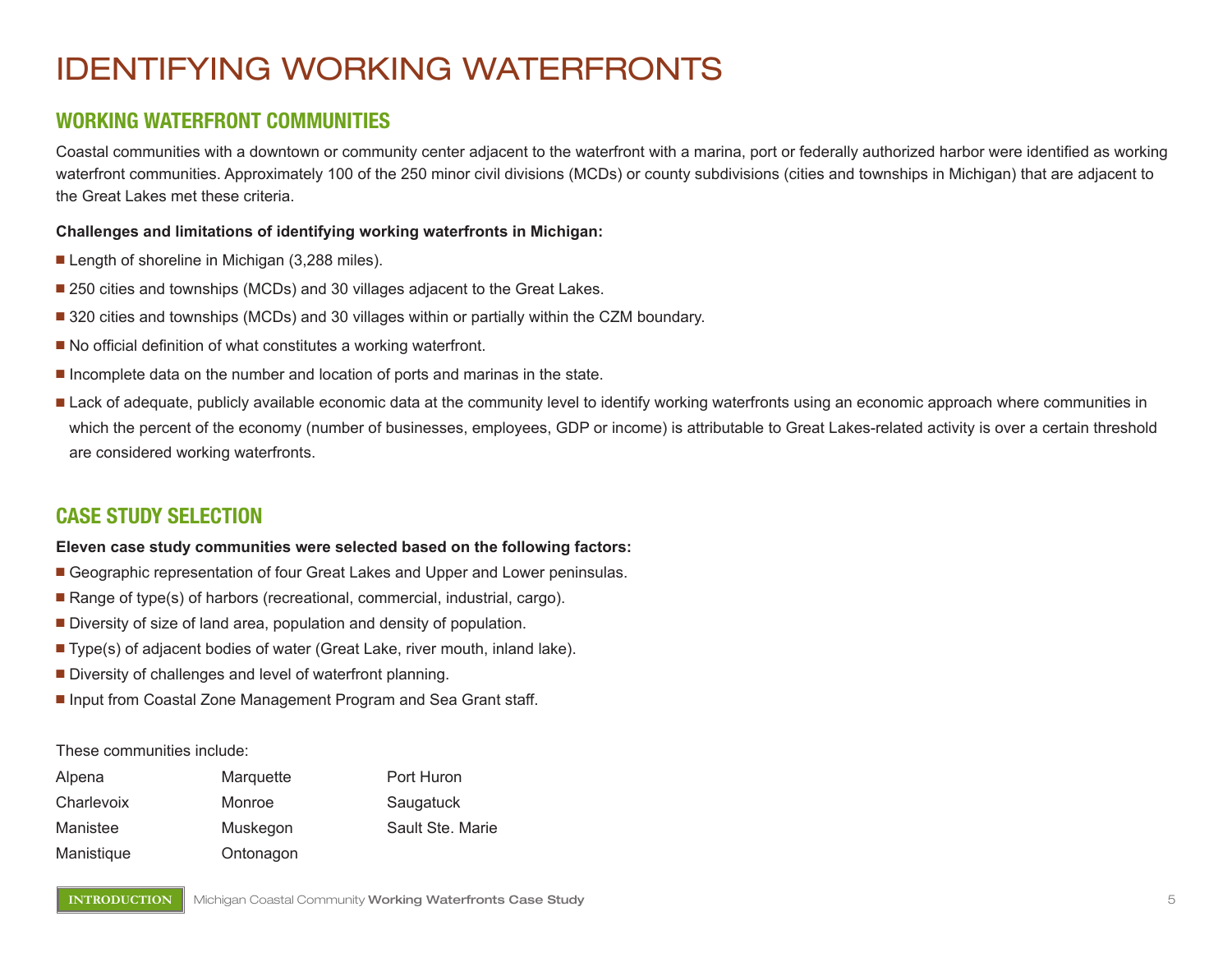### Michigan Coastal Zone Management Boundary